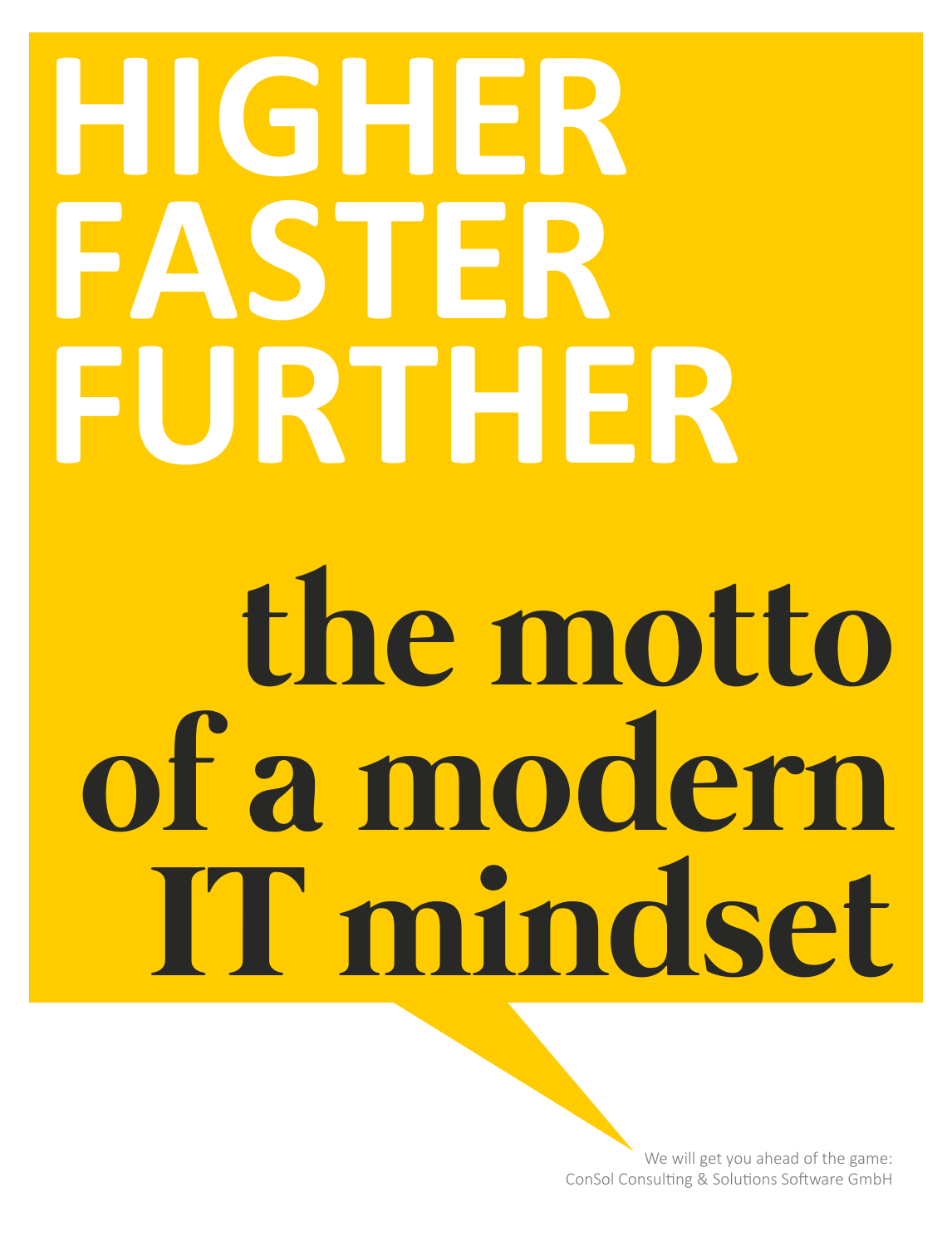# **What We Do**

**Cloud Computing:** Public, Private, Hybrid or Multi: Together, we evaluate your cloud readiness and we will be at your side throughout the entire transition process. Using cloud-native apps, we will continue along your path, developing software at home in the cloud. This way your IT resources become scalable to the max, available, and controlled by you.

**Software Architecture:** You want to modernize parts of your IT or renew your entire IT system landscape? We use the proper technologies and methods to ensure that your system meets the highest requirements and will be perfectly prepared for innovations.

**CI / CD:** Continuous Integration und Continuous Delivery aim at a stable highavailability operation. Each phase in software development can be automated and interface errors prevented from the start. Therefore, new functions and features can be delivered faster and error-free.

**Web Application Development:** You will be one step ahead using modern, flexible and highly available Web applications. Rely on 30 years of expertise and our experts will come up with the perfect solution for giving you the edge.

**Test Automation & Monitoring:** Count on the comprehensive ConSol test management and get your software release-ready as fast as possible – since a smoothly running software is securing your business value. Also, open source monitoring will make your business IT high performing at all times.

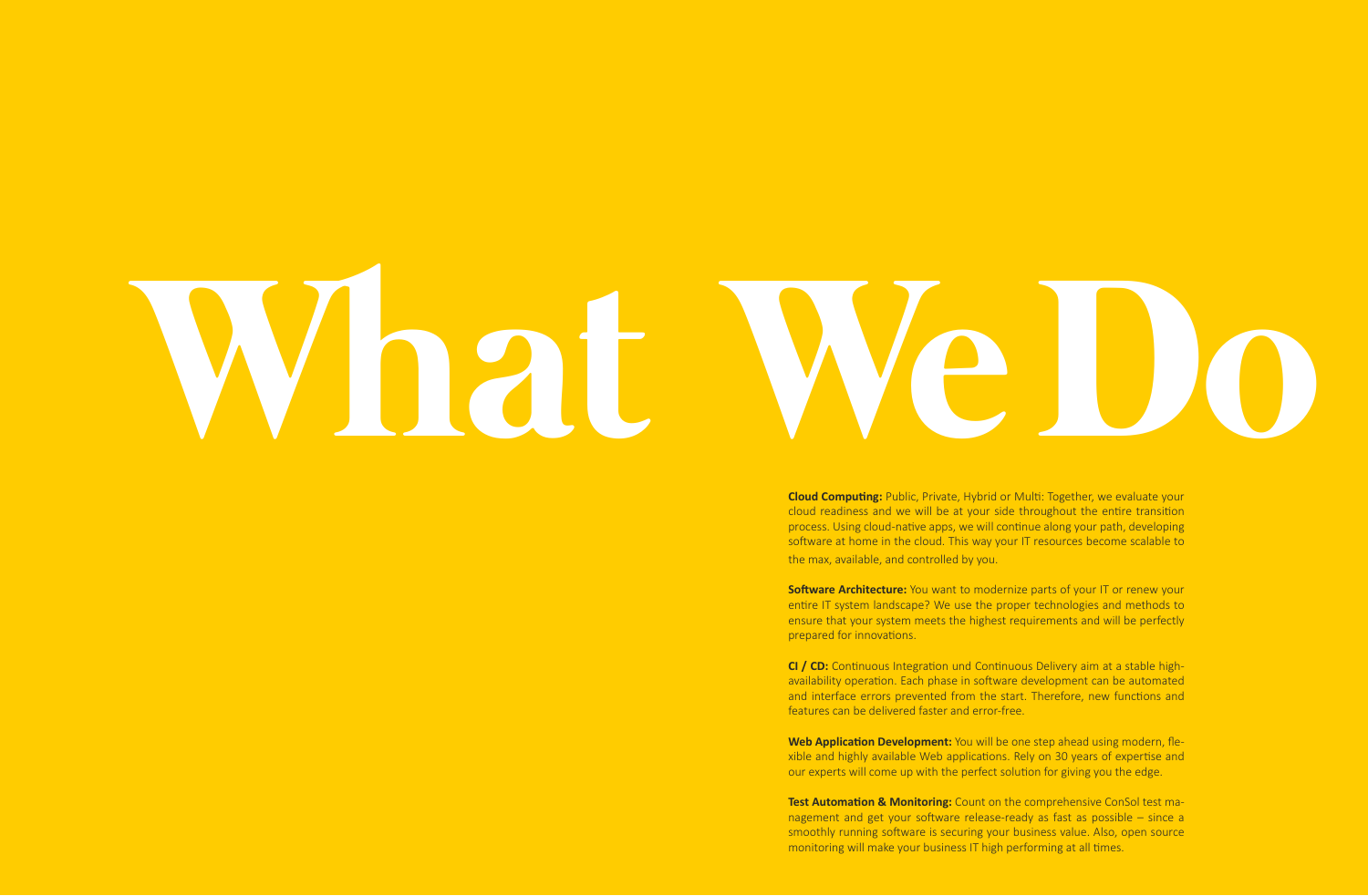## **Becoming agile**

**Introducing innovations, establishing a new culture, reducing costs, making good past omissions, or to position oneself more clearly in the competition: Most change processes start with companies at a strategic turning point. In 2018, ConSol Consulting & Solutions Software GmbH chose an agile organization model and restructured accordingly.**

We talked to Michael Beutner, CEO at ConSol Software GmbH, about the ConSol change project.

### **What persuaded your company to take a strategic turn?**

Until early 2018, the divisions marketing and sales were separate from the delivery division. Over the years, it became apparent, that this approach didn't really work for us. There were too many discrepancies and frictional losses in day-to-day business. At the same time, there were not enough impulses for further development of the company's current service portfolio. This was our reason to opt for transforming our organization into a more suitable, more agile form.

### **Did you know right away in which direction you wanted to change?**

Digitization is changing the framework for our business. Almost on a daily base, we have to deal with new and better technologies. Our customers are developing new business models much faster than even a few years ago. We have to address this and that is why ConSol has to position itself in a way that enables us to compete successfully in this environment for years to come. Our answer was looking for an organizational form that allowed us to develop more efficiently. We have to react faster and more flexible to new market requirements.

**What kind of structural changes did you specifically implement and do they have a positive effect on the team culture and the frictional losses mentioned before?** 

We decided to divide ConSol in separate self-organizing business units. Each business unit has its own busisales responsibility but also the freedom of design regarding new ideas, was important to us to strengthen cothe employees and to give them the suited us. space to try things.

This approach allows for making many decisions, close to the customer and close to the employees. This made decide faster and have become extremely more agile. Teams within the res and processes in the company. units and units among themselves communicate more and more directly. Feedback loops immediately lead to project progress. These are all important factors, considerably promoting the teams' intrinsic motivation. ticularly apparent. Development and operations go hand in hand. We optimize processes with a high degree

ness plans as well as marketing and and that it was possible to interlink it content alignment and investments. It but could assume already existing responsibility and co-management of in defining an agile organization that with our company's philosophy. We did not have to reinvent the wheel and functioning parts. We succeeded

rate. Even before the change, ConSol work ethics have been characterized by trusting the individual. Still we kept developing in this aspect by aligning our culture with modern, agile work practices.

our processes more dynamic – we ferred one-to-one, but made it much The changes we made were very well prepared. Many employees already had years of experience with agile methods. Of course, this couldn't be transeasier to implement the new structu-

### **From your point of view, what were the most important success factors in this change project?**

The preconditions for executing the change were already existing. We knew exactly what agility was all about

In the DevOps unit this becomes par-The company's willingness to change. of automation, minimizing the error bring such change about. We were As already indicated, there was some friction before 2018 and therefor there was motivation in the company to

Trust: The company owners as well as management and the key-players were convinced of this change and trusted it to work.

fortunate to have employees interested in taking on responsibility and in designing and that definitely helped to realize the model aspired.

I consider the decision to bring in innovation and implement it in the company as an important factor for future success. To be prepared for the future, we want to pick up emerging technologies and become experts in these fields. We are continuously developing here, so change will remain a part of us, with regard to our organization as well as to defining our strategy and our fields of business.

### **I consider the decision to bring in innovation and implement it in the company as an important factor for future success.**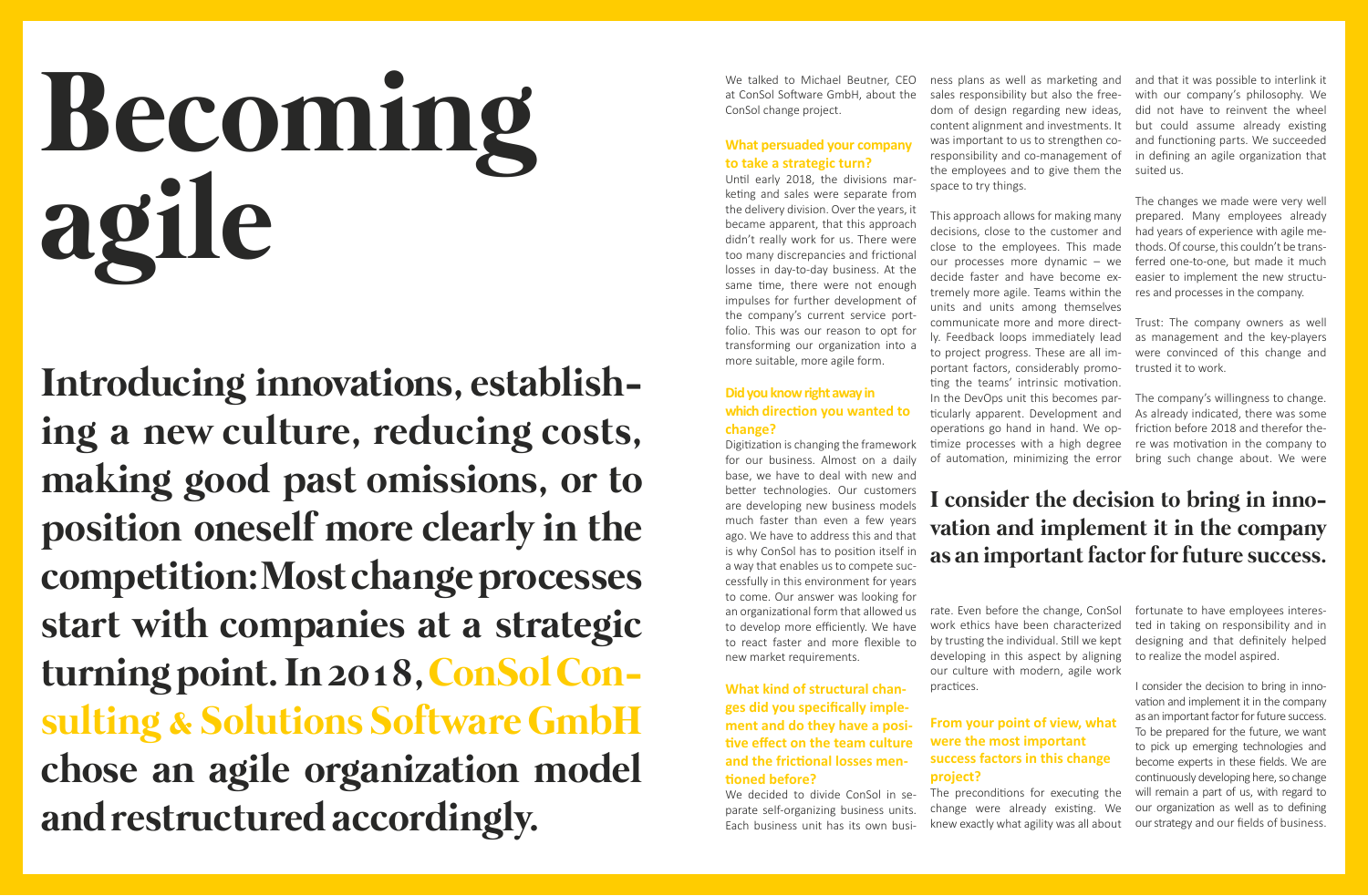### **Digital Transformation & the Multi-Cloud-Hype**

There is no mistaking that companies won't be able to afford ignoring the digital transformation. Key component here is the change of business models brought about by IT processes. New ideas are being developed, critically reflecting on existing structures and procedures. A company's willingness to tackle necessary changes today will determine its competitiveness and viability tomorrow.

Essential prerequisites for digitization are process and data analyses as well as a consolidated view of all existing data. This implies a comprehensive compilation of already existing IT systems and the establishment of a common IT platform for the company. Into this platform, companies also have to integrate present stand-alone solutions often correlating with media disruption and time loss. The objective is to provide metrics of all processes from former operating divisions as self-service and transparent for controlling.

Here, the subject of business intelligence (BI) is playing a decisive role. Companies willing to promote digital transformation need a central BI solution with a central data pool. By systematically evaluating their data, companies can gain important insights for optimizing their business processes. Business intelligence solutions for example offer support in reducing costs, minimize risks and discover new market prospects. And what is more, technologies provide companies with many other evaluation options for the analysis of large unstructured quantities of data – the keyword here is big data.

Necessary prerequisites for the digital transformation like

the implementation of digital business processes, the data consolidation or implementing a BI solution, already demonstrate one thing quite clearly: Digitization definitely comes with more IT.

Digitization requires a multitude of applications and services demonstrating high agility, great flexibility, and big scalability. From cost perspective alone, it becomes obvious that no company can cope with this task completely autonomously. Here the cloud comes in, providing the tools and information necessary, e.g. in the field of big data. There are, for example, globally collected data, encrypted, and processed on a big data platform of a public cloud, made available to the the end customer via BI solutions – almost in real time and as self-service – and without days of manual processing.

Therefor, as the IDC survey "Cloud Computing in Deutschland" outlines, multi-cloud environments may not always represent the best choice for small or medium-sized

### **Digitization requires Cloud Strategy**

Thus, digitization and cloud strategy go hand in hand, raising questions for the cloud model that meets the company specific requirements best: a private, public, hybrid or even a multi-cloud. Current trends point to multi-cloud approaches, running the required company applications with various public cloud providers. However, the notion of multi-cloud is often very broadly interpreted. It's worth discussing if we are talking multi-cloud already, when a company purchases Office from the Microsoft cloud while simultaneously running a virtual machine (VM) on Amazon web services. Either way multi-cloud begins where different services are actually integrated – for instance if a common authentication is used between services or if services are communicating seamlessly in the background.

Three aspects in particular advocate the multi-cloud: For one, a company can use it to pursue a best-of-breed approach; Microsoft Azure, for example, is better suited than the Google cloud for internet-of-things (IoT) applications, while the google cloud scores better in other areas. Second, the multi-cloud reduces dependency on one single provider which enables the company to remain flexible in case of a change in one service's terms and conditions may have negative effects or of a service terminated completely. Third, the use of a multi-cloud allows for combining compliance and dynamics; companies are able to use German Providers for using services with high compliance requirements while for all other services they may use the flexible, highly scalable infrastructures of large public cloud providers. companies, even if they are being hyped at the moment. An interesting result was, that many developers regard "multi clouds as the presently most promising approach for optimizing required IT resources and IT infrastructures". However, a company must not ignore that multi-cloud uses inevitably imply immense challenges, e.g. with regard to greater administrative efforts, developing data silos, or  $-$  to put it cautiously  $-$  the not quite economical move of data between clouds. Choosing one single cloud provider therefor may be the best solution if a company has a clearly defined core business and is able to cover for required services quite well with one single provider. Actually, this may apply for a larger company as well.

### **Digitization challenges IT**

These multi-cloud advantages are basically valid for all companies, still they actually take effect only in larger corporations – because of the required solution variety. In most cases, small or medium-sized companies focus on a distinctly specified core business. It is therefore unlikely, that in the frame of digital transformation they might require simultaneously IoT suites, the most developer friendly machine learning environment and the fastest bare metal machines. Yet regardless of the cloud model a company prefers in implementing its digitization strategy – one single aspect will always be valid: There is not one single strategy for cloud services that suits all companies. This is why companies as a rule choose a partner who provides individual advice and develops a tailored master plan – which is the only way a successful digital transformation can be assured.

**Without using cloud services, digital transformation becomes impossible. Selecting the appropriate cloud though confronts the outsourcing company with a tough choice, since the appropriate cloud strategy is crucial for the digital transformation to succeed.**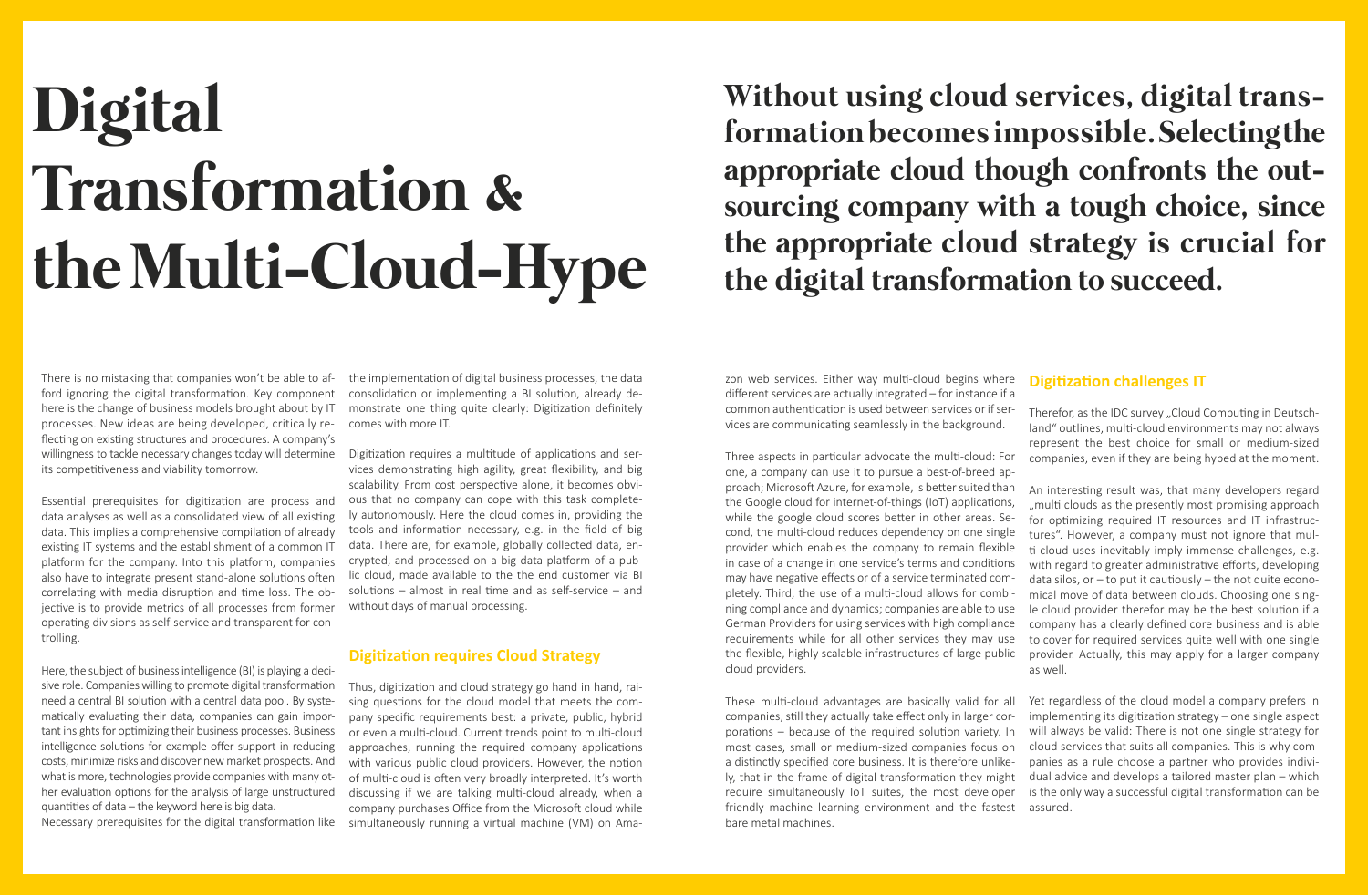## **Full Power**



**DevOps & Agile Software Development**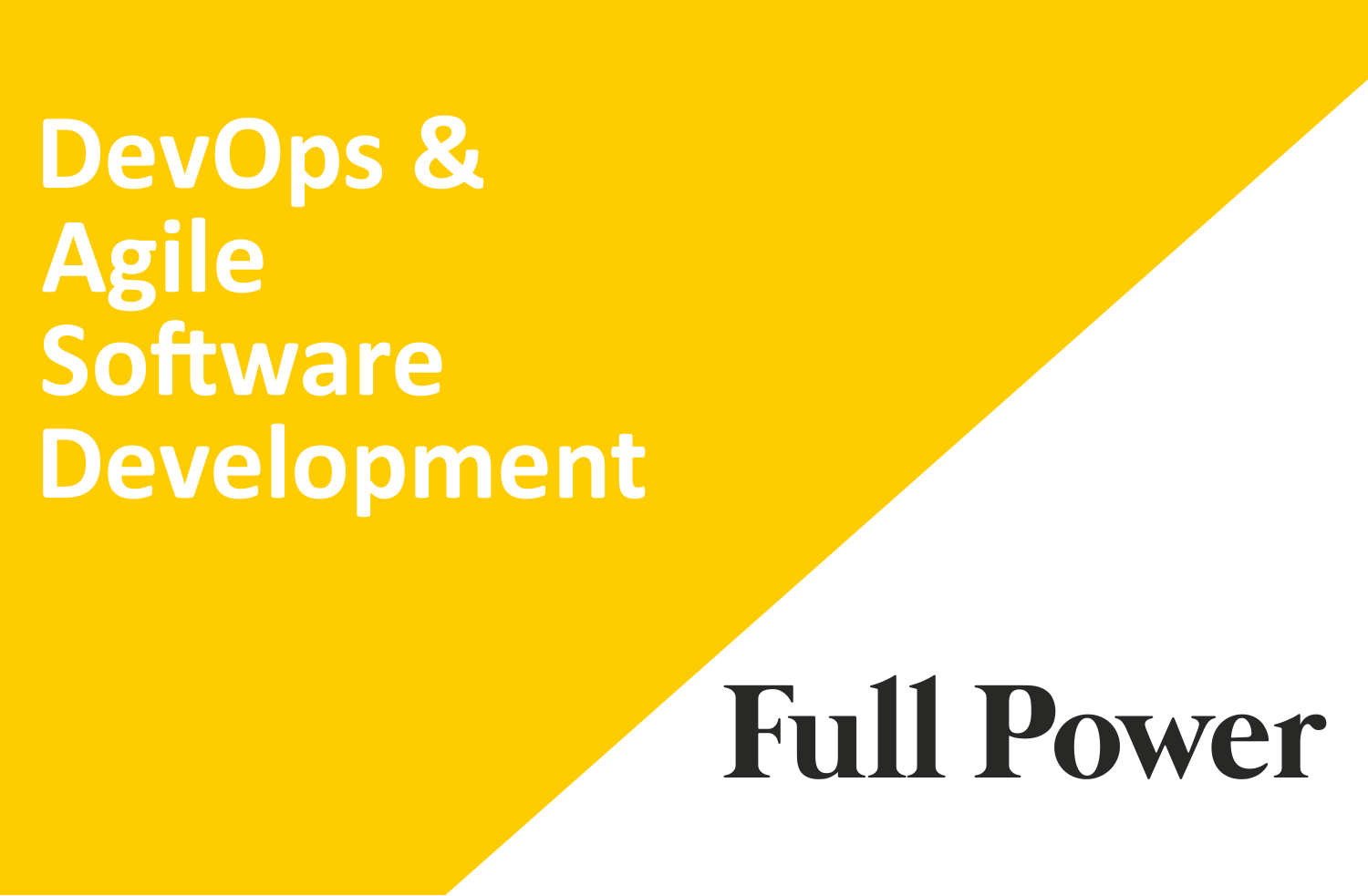**Both, agility model and DevOps approach, refer to quite different aspects. Still, only combining the two demonstrates what they can actually do for teams. In 2001, the idea of agile software development was documented in the Manifesto for Agile Software Development.** 

### **No DevOps without Agile Software Development – No Agility without DevOps.**

First of all, companies and especially their IT departments want to work more economically, more efficiently and with more dependable results in order to save  $time$  and money – and often much hassle. Simultaneously, companies promise better and faster available products and services.

DevOps and agility are notions well embedded in the IT sector. Yet, what actually drives this pursuit for ever more agility and interlocking the fields of development and operations?

Teams are working in so-called sprints, each usually lasting two to four weeks.

This way, new application features or software may be dispatched as a minimal viable product (MVP) in no time at all – a distinct competitive edge. However, this economic goal is based on the demand for a fundamental change of culture within IT.

The focus is here on the "hows" of cooperation. Both methods – agile software development and DevOps – are defining a new kind of team culture, collaboration, and fault tolerance, thereby transforming entire corporate cultures.

Both, agility model and DevOps approach, refer to quite different aspects. Still, only combining the two demonstrates what they can actually do for teams. In 2001, the idea of agile software development was documented in the Manifesto for Agile Software Development.

### **It states four major principles:**

- Individuals and interactions over processes and tools
- Working software over comprehensive documentation
- Customer collaboration over contract negotiation
- Responding to change over following a plan

You might say that DevOps perfects the concept of agile software development or that it goes even further. The teams are working in close alliance, communicating from the very beginning on what Dev can do for Ops and what Ops needs from Dev in order to subse-In recent years, especially the IT's shift towards the cloud has raised issues regarding security. Therefor it is only reasonable to include also the security team as an active part in an app's lifecycle. The notion of DevSecOps therefore should be regarded an advancement of the approach addressing the subject of cyber security.

### **DevOps: All are Networked**

**Minimizing Project Risk by Agile Approach** With theses demands, software developers are leaving behind the classic linear waterfall approach, focusing on an iterative approach instead. Customers and project managers are interconnected and provide feedback on the project's status within short intervals. New code is being tested right away, allowing for results on a weekly or even daily base. Also, new or altered customer requirements can be integrated into the process immediately. Both, Scrum or Kanban process models represent central components in the iterative and incremental software development. quently have the software product enter a stable productive operation. The automation of processes during application development is another DevOps feature. In order to accelerate product dispatch, development cycles are being largely automated, supported by CI/ CD pipelines. Ideally there is a mixed development operations team for ensuring interdisciplinary workflows. Simultaneously, DevOps aims at integrating all stakeholders of a project from the very beginning: Besides Dev and Ops, this includes testing, quality assurance, security and of course the customer.

### **From DevOps to DevSecOps**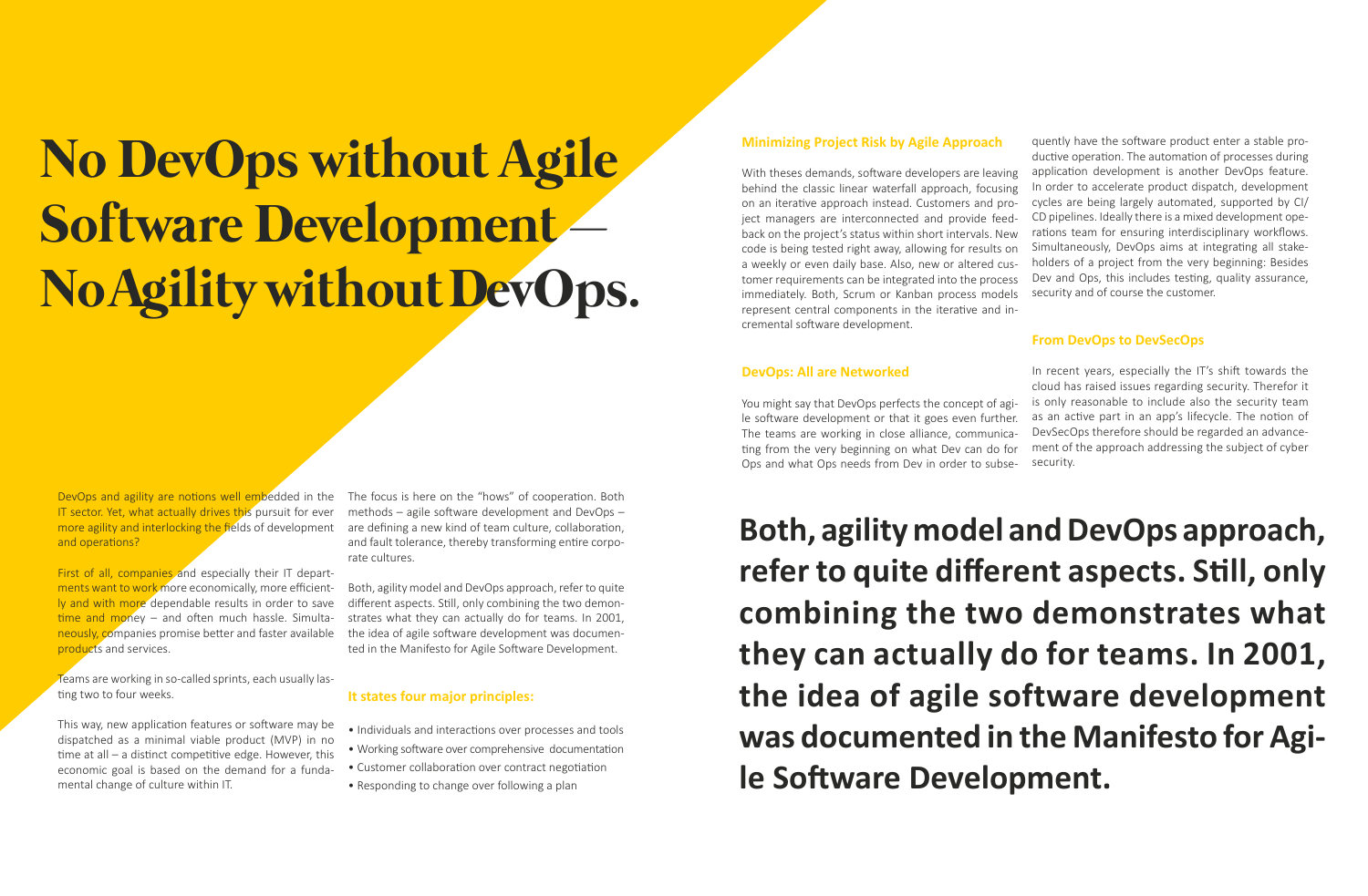### **Iterative and Incremental Evolution of the Architecture of (Legacy) Software**

**In many companies, much legacy software has accumulated in the system landscape over the years. Replacing them with new software is often not possible without further ado. In order to modernize these systems and prepare them for future requirements, we recommend a step-by-step approach in most cases. This approach might be best described as an iterative and incremental evolution of the legacy software's architecture. Following this itinerary, we already have been able to lead numerous customer projects to success.**

Agile process models such as Scrum or Kanban represent key elements in the iterative and incremental evolution of the legacy software architecture. Since agile methods work with software increments, the development team immediately starts solving existing problems. The old software is being improved regularly so that the customer or an (external) test team can check the results frequently. Due to the continuous, flexibly adaptable planning it is possible to consider change re-3. The professional logic is located exclusively inside. quests at any time.

The architecture's goal should always be a separation of professionalism and technology. A hexagon architecture is particularly suitable for this (according to Alistair Cockburn; also: Ports and Adapters, Onion Architecture according to Jeffrey Palermo, Clean Architecture according to "Uncle Bob" / Robert C. Martin).

### **Hexagon Architecture is Target Architecture**

Another mainstay of this procedure is the customer's economic evaluation of costs and benefits of the improvements. This links any improvement of the legacy software's internal quality as well as any modernization of the architecture to the creation of business value. The modernization can thus be controlled based on business parameters. The fact that the customer himself prioritizes the improvements, brings his most urgent problems into focus. Software built in the Hexagon architecture is easier to modify, test and understand. Compared to a classical layer architecture, this approach minimizes the danger that domain-oriented logic is implemented outside the domain-oriented core, e.g. in the user interface or the database, and is thus distributed uncontrolled. The result: less technical guilt and improved maintainability.

The agile approach also improves communication, enhanced by constant contact and exchange between the project partners: short, efficient communication channels enable quick feedback. Decisions are made jointly. Regular meetings as well as Sprint Backlog and Product Backlog ensure high transparency. **Proven Supporting Techniques** In addition to architecture migration techniques, proven methods support the iterative and incremental evolution of the architecture of (legacy) software:

### **The Hexagon architecture follows these principles:**

- 1. Inside doesn't know anything about outside.
- The interior can handle any concrete implementations of the interfaces in the external area.
- 
- 4. The technical details are exclusively exterior.

Instead of thinking in layers, this architecture distinguishes between inside and outside. The interior contains the domain model, i.e. the implementation of the domain-oriented use cases. The external area includes everything else like integration, persistence, and UI. The communication between inside and outside takes place via interfaces (Ports), which are implemented in the outer area (Adapters). Deployment variants with Blue/Green Deployment or Canary Release help to roll out the software with low risk. The monitoring of the business services instead of the monitoring of hosts allows a significantly better monitoring of the software.

A feature toggle allows a feature under development to be turned on and off at runtime.

More resilience is achieved through the use of stability patterns such as circuit breakers or bulkheads. This means that the software can also maintain its essential functions in the event of failures and malfunctions instead of failing completely.

With the help of experiments, the team can learn a lot and make better decisions.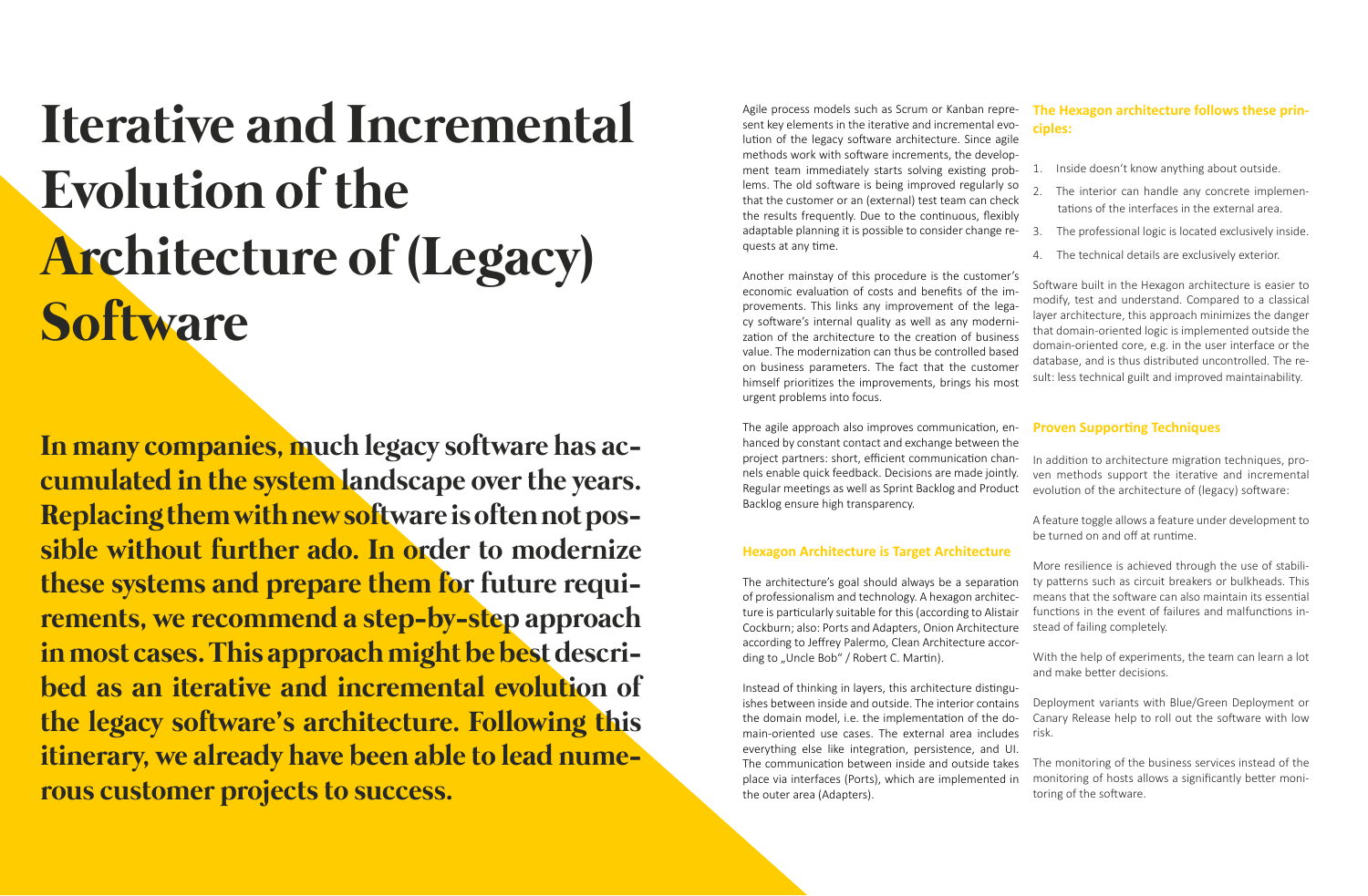Europ Assistance Germany with headquarters in Munich focuses on travel insurances, healthcare services and roadside assistance coverage. Similar to many other companies, Europ Assistance did not have an integrated, consistent selves. process landscape, resulting in frictional losses across departments as well as in system discontinuities and sometimes even media disruptions. The company's IT assumed the task of continuously linking core processes, thereby networking individual processes across workflows. Europ Assistance manages this complex challenge using the software ConSol CM from IT service provider ConSol.

The ConSol CM software solution can be used flexibly across sectors, providing elementary functions for business process management (BPM), customer relationship management (CRM) and case management. It can be a process platform for digitizing processes i.e. providing flexible configuration options covering company-specific as well as sector-specific processes. It supports individual process design and automated or semi-automated process execution. Open interfaces allow for the solution to be seamlessly integrated into existing IT landscapes.

- customer contact
- specification and recording of customer request
- feasibility check
- approval of feasibility and pricing by the management
- sending offer

Up to now, Europ Assistance has modelled more than ten processes using the ConSol solution, among others for key tasks in the areas of IT helpdesk, finance, facility management, human resources, underwriting, product launches, approvals, release management and the selection of service providers. At the beginning, design and implementation of the first processes were assumed by ConSol con-

sultants, already working inhouse though. This way, Europ Assistance employees were able to obtain the necessary know-how for implementing all further workflows them-

### **Three examples highlight the solution potential:**

ConSol CM, for instance, maps the entire tender and underwriting process, which is of central importance for each insurance.

The process includes, inter alia, the following steps:

The application range of ConSol CM is also reflected by the IT helpdesk sector using ConSol CM as an audit-proof tool. It provides the foundation for processing support requests, documenting change requests and logging.

ConSol CM maps all basic functions of a ticket system:

• tickets have defined ticket fields and optional mandatory fields;

### **Aiming for the Highest Customer Satisfaction?**

The company's IT assumed the task of continuously linking core processes, thereby networking individual processes across workflows. Europ Assistance manages this complex challenge using the software ConSol CM from IT service provider ConSol.

- random comments and attachments can be supplemented;
- e-mails can be sent from the ticket and to the ticket;
- tickets are assigned to an editor;
- possibility to sort or filter according to priority and processing status;
- resubmission function.

"With ConSol CM, we have a powerful process and communication platform enabling us to streamline and optimize processes", says Sigrid Krug, IT Project Management with Europ Assistance . "Key advantages to us are the networking of departments as well as the superordinate view of subprocesses."

Still fairly new is the product launch process. It starkly highlights the changes achieved with ConSol CM. In the past, numerous documents had been sent within the frame of a product launch, to some extent with redundant information. Executing subtasks had become difficult to trace. Overall, there had been no proper overview of the "state of affairs". The ConSol CM advantages for Europ Assistance at a glance: audit safety • flexibility transparence • traceability

Among the functions are e.g. dashboards, drag-and-drop, quick-and-easy search, or keyboard shortcuts. The administration tool allows for a target-oriented management of the ConSol CM system, with settings e.g. for roles and access rights, user management and data models. A graphical configuration supports the process design and, by

Based on the new product launch process – designed with ConSol CM – today there is only one single product launch ticket serving as information medium for all departments involved. It includes all relevant information, clearly defines responsibilities, monitors the status, and provides full traceability. This way, the insurer has a 100% overview right at the onset of a product launch. • networking various departments improved communication uniform "look & feel" Besides ConSol CM, Europ Assistance also decided for the add-on CM/Track. This portal solution for instance enables all employees to use the IT helpdesk in the intranet.

means of intuitive modelling tools, business processes can be tailored extremely flexibly and according to the respective requirements.

Natalia Wagner, responsible for the ConSol CM development at Europ Assistance, emphasizes: "From a technical viewpoint, the ConSol solution's simple and flexible design of processes is a definite highlight. It provides a high scalability, is extremely configurable in customization and able to map complex processes."

- 
- 
- 
- 
- avoiding redundancy
- 
- 
- 

A user of this solution may e.g.

- open tickets
- monitor tickets
- comment on tickets
- send attachments or
- search for solutions in the FAQ.

Europ Assistance IT is continuously analyzing the possibility of mapping process scenarios with the solution. It has already been decided to introduce a project portfolio management process. Currently in consideration are also subjects like contract management or product approval. ..In general, it is recommended to always explore the possibility to use ConSol CM for implementing entirely new processes", Sigrid Krug emphasizes. "After all, the solution is used by almost all our departments and the IT has many years of experience plus comprehensive know-how in working with this solution. And last but not least, we can always count on ConSol's dedicated support." **The solution is designed as low code development platform, basically providing departments and business analysts with the possibility to model processes largely independent of the IT. For a simple and intuitive design of business processes, the user interface provides users with state-of-the-art web technologies.**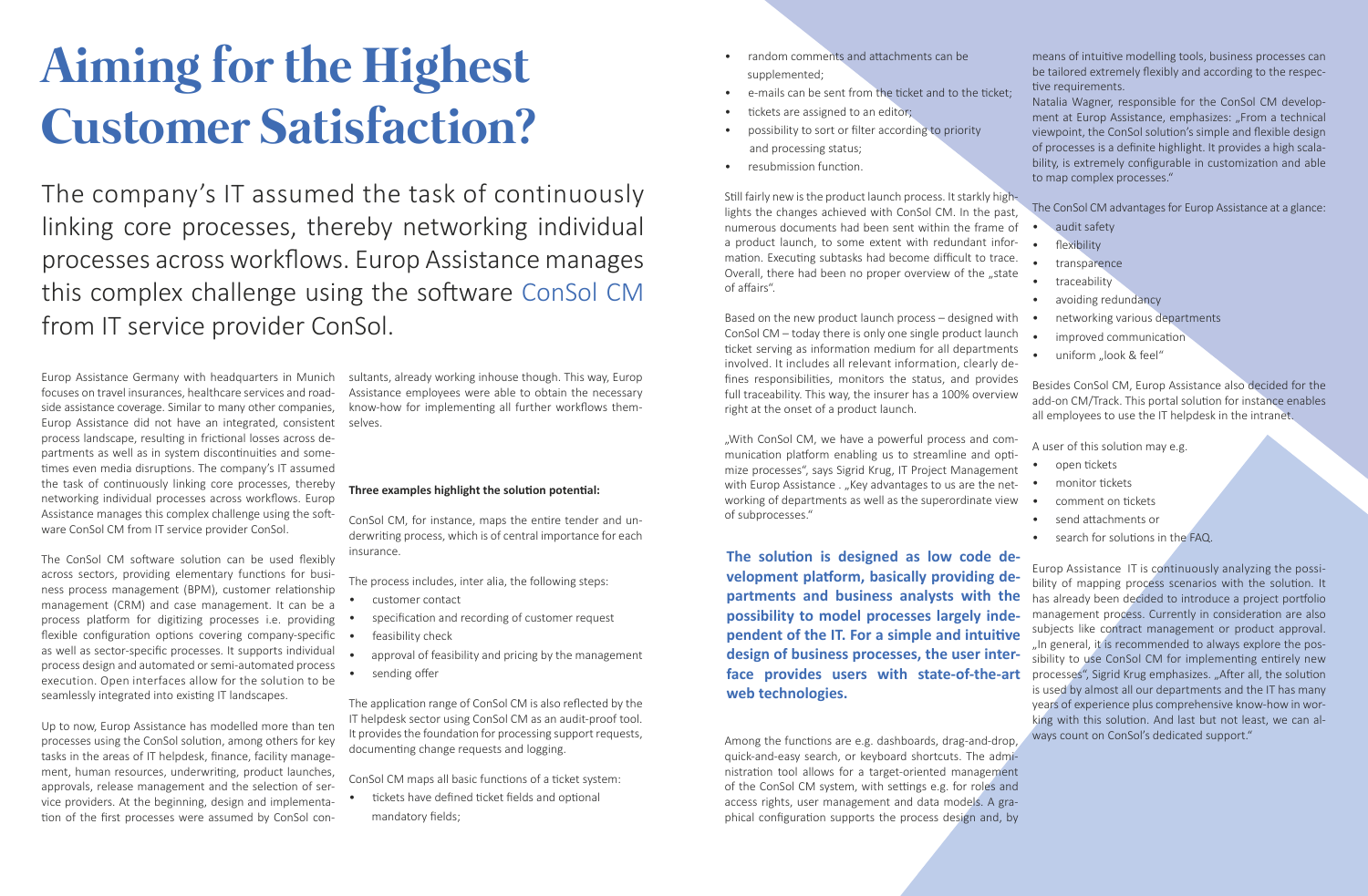## **Trust on all levels**

**IT Consulting:** Open source monitoring, cloud computing or architecture consulting – our specialists may either support you with their expertise or assume your entire IT project management. Your individual situation defines the range of our optimal support.

**Software Engineering:** Modern software architecture, future-proof IT integration, a tailored CI/CD pipeline or Web application development – we will help you master the challenges of digitization. Our focus is always on the best possible solution: the one promoting your business model.

**IT Solutions:** We are Red Head partners and experts for Red Hat products like OpenShift. In test automation and monitoring we use inhouse developed open-source products like Citrus or Sakuli. With ConSol CM we also provide a solution for digitizing business processes. Together we will tackle every technological challenge!



**IT Operations:** Managed services, IT operations or support – have experts handle availability, performance and safety of your IT systems and applications. You define your SLAs. We ensure the efficient and smooth performance of your IT, supporting you 24/7.